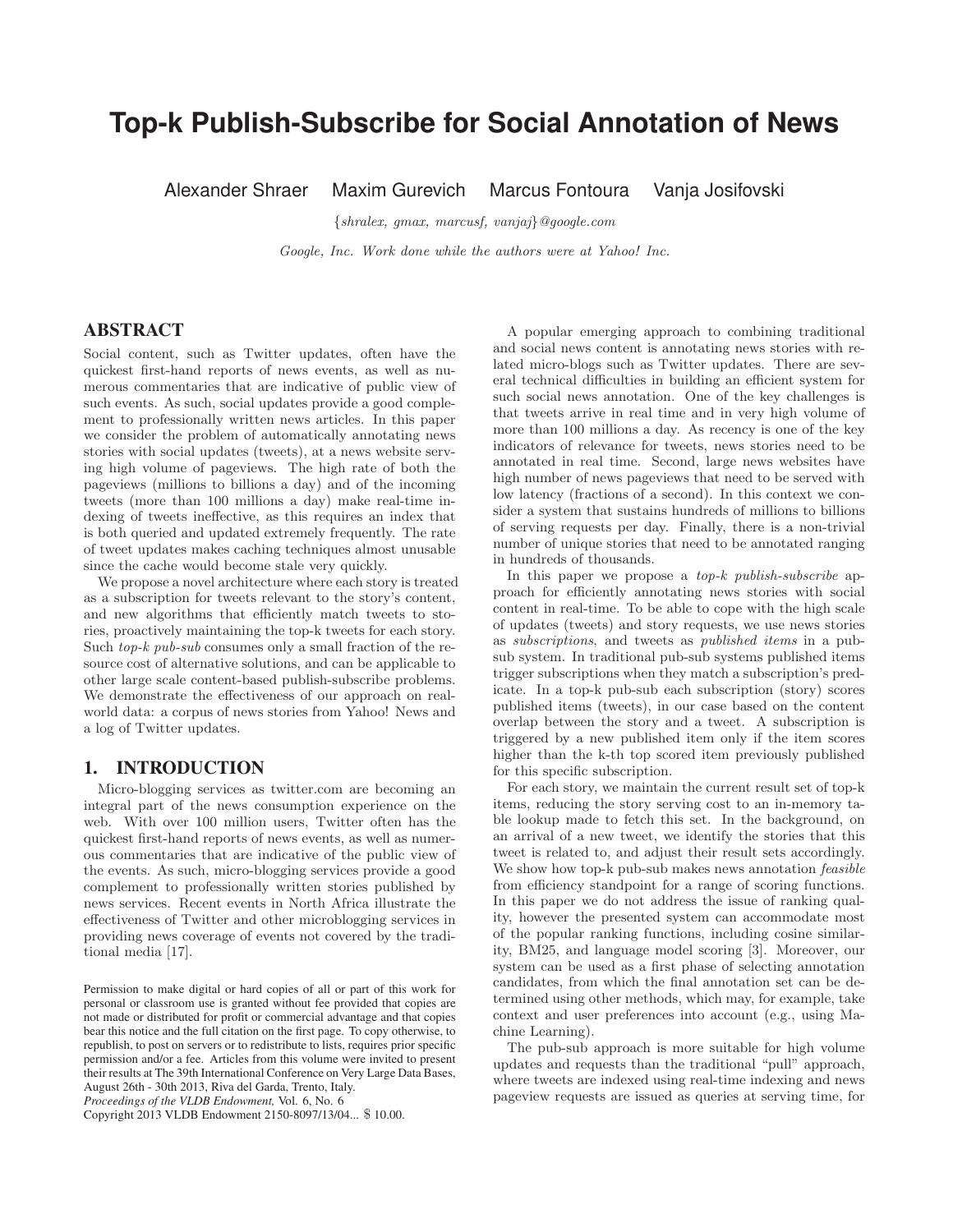the following two reasons: first, due to the real-time indexing component, cached results would be invalidated very frequently; and second, due to the order-of-magnitude higher number of serving requests than tweet updates, the cost of query evaluation would be very high. The combination of these two issues would dramatically increase the cost of serving. Our evaluation shows that on average, only a very small fraction of tweets related to a story end up annotating the story, and that cache invalidation rate in a real-time indexing approach would be 3 to 5 orders of magnitude higher than actually required in this setting.

Our approach is applicable to other pub-sub scenarios, where the subscriptions are triggered not only based on a predicate match, but also on their relationship with previously seen items. Examples include content-based RSS feed subscriptions, systems for combining editorial and user generated content under high query volume, or updating cached results of "head" queries in a search engine. Even in cases when the stream of published items is not as high as in the case of Twitter, the pub-sub approach offers lower serving cost since the processing is done on arrival of the published items, while at query time the precomputed result is simply fetched from memory. Another advantage of this approach is that it allows the matching to be done off-line using more complex matching logic than in the standard caching approaches where the cache is filled by results produced by online evaluation. Top-k pub-sub has been considered previously in a similar context [16], for personalized filtering of event streams. The work presented in this paper allows for order of magnitude larger subscription sizes with orders of magnitude better processing times (Section 5 provides a detailed discussion of previous work).

Even in a pub-sub setting, there are still scalability issues with processing incoming tweets and updating annotation lists associated with news stories. Classical document retrieval achieves scale and low latency by using two families of top-k algorithms: document-at-a-time (DAAT) and termat-a-time (TAAT). In this work we show how to adapt these algorithms to the pub-sub setting. We furthermore examine optimizations of top-k pub-sub algorithms achieving in some cases reduction of the processing time by up to 89%. The key insight that allows for this improvement is maintaining "threshold" scores the new tweets would need to meet in order to enter the current result sets of stories. Intuitively, if the upper bound on a tweet's score is below the threshold, the tweet will not enter the result set and thus we can skip the full computation of story-tweet score. Score computation is the key part of processing cost and thus by skipping a significant fraction of score computations we reduce the CPU usage and the processing time of incoming tweets accordingly. Efficiently maintaining these thresholds for ranges of stories allows applying DAAT and TAAT skipping optimizations, saving up to 95% of score computations, which results in significant reduction of processing latency.

In summary, our main contributions are as follows:

• We show how the top-k pub-sub paradigm can be used for annotating news stories with social updates in real time by indexing the news stories as subscriptions and processing tweets as published items. This approach removes the task of matching tweets with news articles from the critical path of serving the articles, allowing for efficient serving, and at the same time guarantees maximal freshness of the served annotations.

- We introduce novel algorithms for top-k pub-sub that allow for orders of magnitude larger subscriptions with significant reduction in query processing times compared to previous approaches.
- We adapt the prevalent top-k document retrieval algorithms to the pub-sub setting and demonstrate variations that reduce the processing time by up to 89%.
- Our experimental evaluation validates the feasibility of the approach over real-world size corpora of news and tweets.

The paper proceeds as follows. In the next section we formulate news annotation as a top-k publish-subscribe problem and overview the proposed system architecture. In Section 3 we describe our algorithms. Section 4 presents an experimental evaluation demonstrating the feasibility of the proposed approach and the benefit of the algorithmic improvements. Section 5 gives an overview of related approaches and discusses alternative solutions. We conclude in Section 6.

# 2. NEWS ANNOTATION AS PUB-SUB

#### 2.1 Annotating news stories with tweets

We consider a news website serving a collection  $S$  of news stories. A story served at time  $t$  is annotated with the set of k most relevant social updates (tweets) received up to time t. Formally, given the set  $\mathcal{U}^t$  of updates at serving time t, story s is annotated with a set of top-k updates  $\mathcal{R}_s^t$  (we omit superscripts  $t$  when clear from the context) according to the following scoring function:

$$
\mathtt{score}(s,u,t) ~\triangleq~ \mathtt{cs}(s,u) \cdot \mathtt{rs}(t,t_u),
$$

where cs is a content-based score function, rs is a recency score function, and  $t_u$  is the creation time of update u. In general, we assume cs to be from a family of state of the art IR scoring functions such as cosine similarity or BM25, and rs to monotonically decrease with  $t - t_u$ , at the same rate for all tweets. We say that tweet  $u$  is *related* to story  $s$ if  $cs(s, u) > 0$ .

**Content-based score.** In this work we consider two popular IR relevance functions: cosine similarity and BM25. We adopt a variant of cosine similarity similar to the one used in the open-source  $Lucene<sup>1</sup>$  search engine:

$$
\mathtt{cs}(s,u) \ = \ \sum_i u_i \cdot i \mathit{df}^2(i) \cdot \sqrt{\frac{s_i}{|s|}},
$$

where  $s_i$  (resp.  $u_i$ ) is the frequency of term i in the content of s (resp. u), |s| is the length of s, and  $\mathrm{id} f(i) =$  $1 + \log(\frac{|\mathcal{S}|}{1 + |\{s \in S | s_i > 0\}|})$  is the inverse document frequency of  $i$  in  $S$ . With slight abuse of notation we refer to the score contribution of an individual term  $u_i$  by  $cs(s, u_i)$ , e.g., in the above function  $cs(s, u_i) = u_i \cdot idf^2(i) \cdot \sqrt{\frac{s_i}{|s|}}$ .

The BM25 score function is defined as follows:

$$
\mathtt{cs}(s,u) \ = \ \sum_i u_i \cdot idf(i) \cdot \frac{s_i \cdot (k_1+1)}{s_i + k_1 \cdot (1-b+b \cdot \frac{|s|}{\mathrm{avg}_{s \in S} |s|})},
$$

where  $k_1$  and b are parameters of the function (typical values are  $k_1 = 2, b = 0.75$ .

<sup>&</sup>lt;sup>1</sup>lucene.apache.org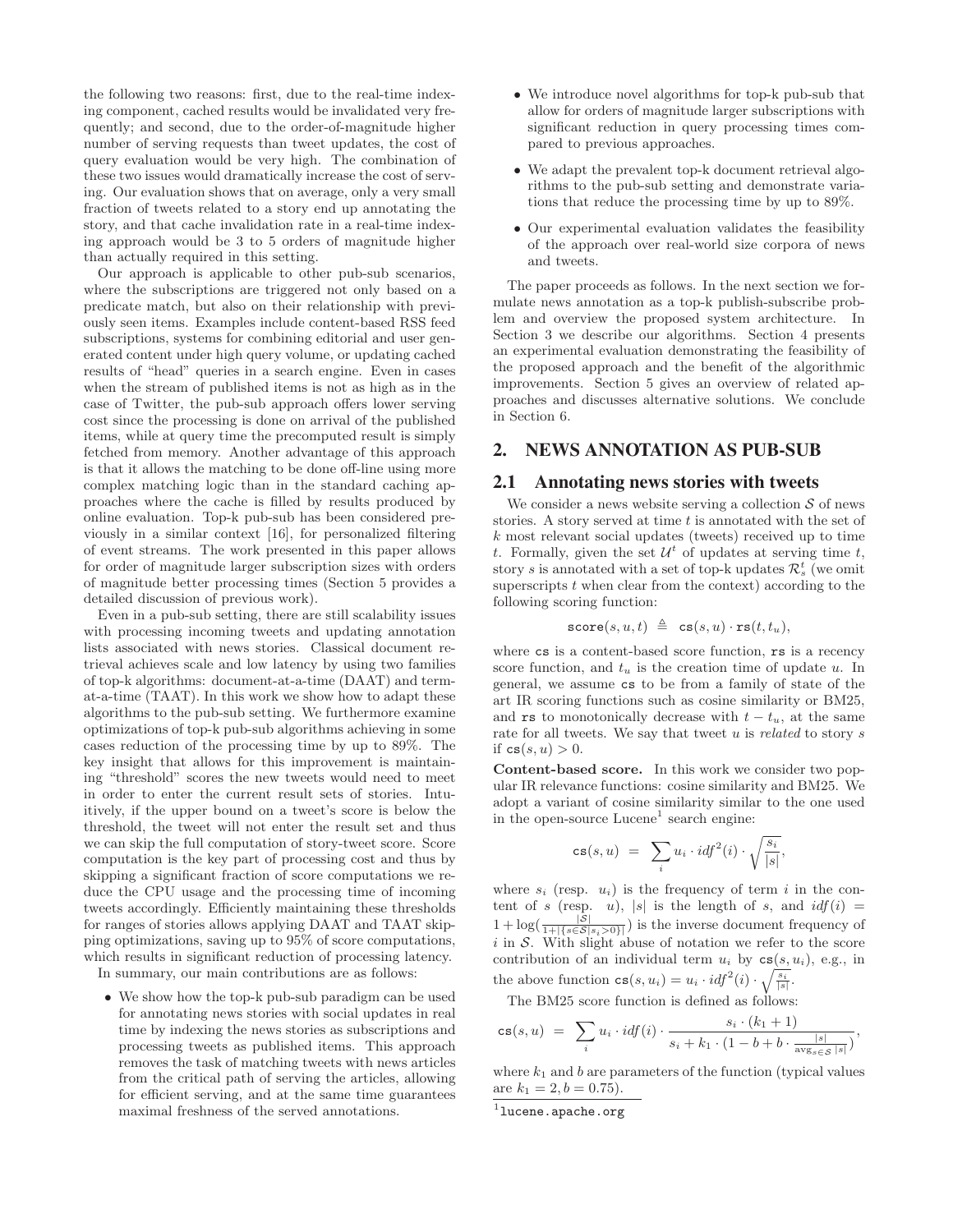While these are simplistic scoring functions, they are based on query-document overlap and can be implemented as dot products similarly to other popular scoring functions, and incurring a similar runtime cost. Designing a high-quality scoring function for matching tweets to stories is beyond the scope of this paper. We note that these scoring functions can be used in first phase retrieval, producing a large set of annotation candidates, after which a second phase may employ an arbitrary scoring function (based, for example, on Machine Learning) to produce the final ordering of results and determine the annotations to be displayed.

**Recency score.** Social updates like tweets are often tied (explicitly or implicitly) to some specific event, and their relevance to current events declines as time passes. In our experiments we thus discount scores of older tweets by a factor of 2 every time-interval  $\tau$  (a parameter), i.e., use exponential decay recency score:

$$
\texttt{rs}(t_u, t) = 2^{\frac{t_u - t}{\tau}}.
$$

Although we consider the above exponential decay function, our algorithms can support other monotonically decreasing functions. Note, however, that the efficient score computation method described in Section 2.4 may not be applicable to some functions.

## 2.2 A top-k pub-sub approach

We focus on high-volume websites serving millions to billions daily pageviews. The typical arrival rate of tweets is 100 millions a day, while new stories are added at the rate of thousands to tens of thousands a day. We focus on annotating the "head" stories that get the majority of pageviews; these are typically new stories describing recent events, published during the current day or the few preceding days. It is these stories whose annotation has to be updated frequently as new related tweets arrive.

Pageviews are by far the most frequent events in the system. We are thus looking for a scalable solution that would do as little work as possible on each pageview. It therefore makes sense to maintain the current, up-to-date, annotations (sets of tweets) for each story. Let  $\mathcal{R}_s$  be the set of up-to-date top-k tweets for a story  $s \in \mathcal{S}$  (i.e., at time t the top-k tweets from  $\mathcal{U}^t$ ). For each arriving tweet we identify the stories it should annotate, and add the tweet to these stories' result sets. On pageviews, the precomputed annotations  $\mathcal{R}_s$  are fetched with no additional processing overhead.

The architecture we propose is described in Figure 1. The Story Index is the main component we develop in this paper. It indexes stories in  $S$ , is "queried by" the incoming tweets, and updates the current top-k tweets  $\mathcal{R}_s$  for each story. We describe the Story Index in detail in the following sections. A complementary Tweet Index can be maintained and used to initialize annotations of new stories that are being added to the system. Such initialization (and hence the Tweet index) is optional and one may prefer to consider only newly arriving tweets for annotations. We note, however, that initializing the list of annotations sets a "higher bar" for newly incoming tweets, which is beneficial to the user as well as allows for faster queries of  $\mathcal S$  (optimizations presented later in this section allow skipping the evaluation of an incoming tweet against stories for which the tweet cannot improve the annotation set).

We note that our approach implements a content-based publish-subscribe system where stories are standing sub-



**Figure 1: A pub-sub based solution.**

scriptions on tweets. It is referred to as *push* pub-sub system, where updates are proactively computed and pushed to the subscribers (precomputed annotations in our case). For a more detailed discussion of previously proposed contentbased pub-sub systems, see Section 5.2.

This design has three main scenarios: (1) every new tweet is used as a query for the Story Index and, for every story s, if it is part of the top-k results for s, we add it to  $\mathcal{R}_s$ . We also add the new tweet to the Tweet Index; (2) for every new story we query the Tweet Index and retrieve the top-k tweets, which are used to initialize  $\mathcal{R}_s$ . We also add the new story to the Story Index; (3) for every page view we simply fetch the top-k set of tweets  $\mathcal{R}_s$ .

The major advantages of this solution are the following: (1) the Story Index is queried frequently, but it is updated infrequently; (2) for the Tweet Index, the opposite happens - it is updated frequently but queried only for new stories which are orders of magnitude less frequent than the number of tweet updates; (3) the page views, which are the most frequent event, are served very efficiently since we only need to return the precomputed set of tweets  $\mathcal{R}_s$ .

# 2.3 The Story Index

The main idea behind the Story Index is to index stories instead of tweets, and to run tweets as queries on that index. Inverted indices is one of the most popular data structures for information retrieval. The content of the documents (stories in our case) is indexed in an inverted index structure, which is a collection of *posting lists*  $L_1, L_2, \ldots, L_m$ , typically corresponding to terms (or, more generally, features) in the story corpus. A list  $L_i$  contains postings of the form  $\langle s, \mathit{ps}(s, i) \rangle$  for each story that contains term i, where s is a story identifier and  $\mathsf{ps}(s, i) \triangleq \frac{\mathsf{cs}(s, u_i)}{u_i}$  is the partial score the score contribution of term i to the full score  $cs(s, \cdot)$ . For example, for cosine similarity,  $\mathbf{ps}(s, i) = idf^2(i) \cdot \sqrt{\frac{s_i}{|s|}}$ . The factor  $u_i$  multiplies the partial score at the evaluation time giving  $cs(s, u_i)$ . Postings in each list are sorted by ascending story identifier. Given a query (in our case a social update) u, a scoring function cs, and  $k$ , a typical IR retrieval algorithm, shown in Algorithm 1, traverses the inverted index of the corpus  $S$  and returns the top-k stories for u, that is, the stories in S with the highest value of  $cs(s, u)$ .

Note that the above described semantics is different from what we want to achieve. We do not want to find the top-k stories for a given tweet, but rather all stories for which the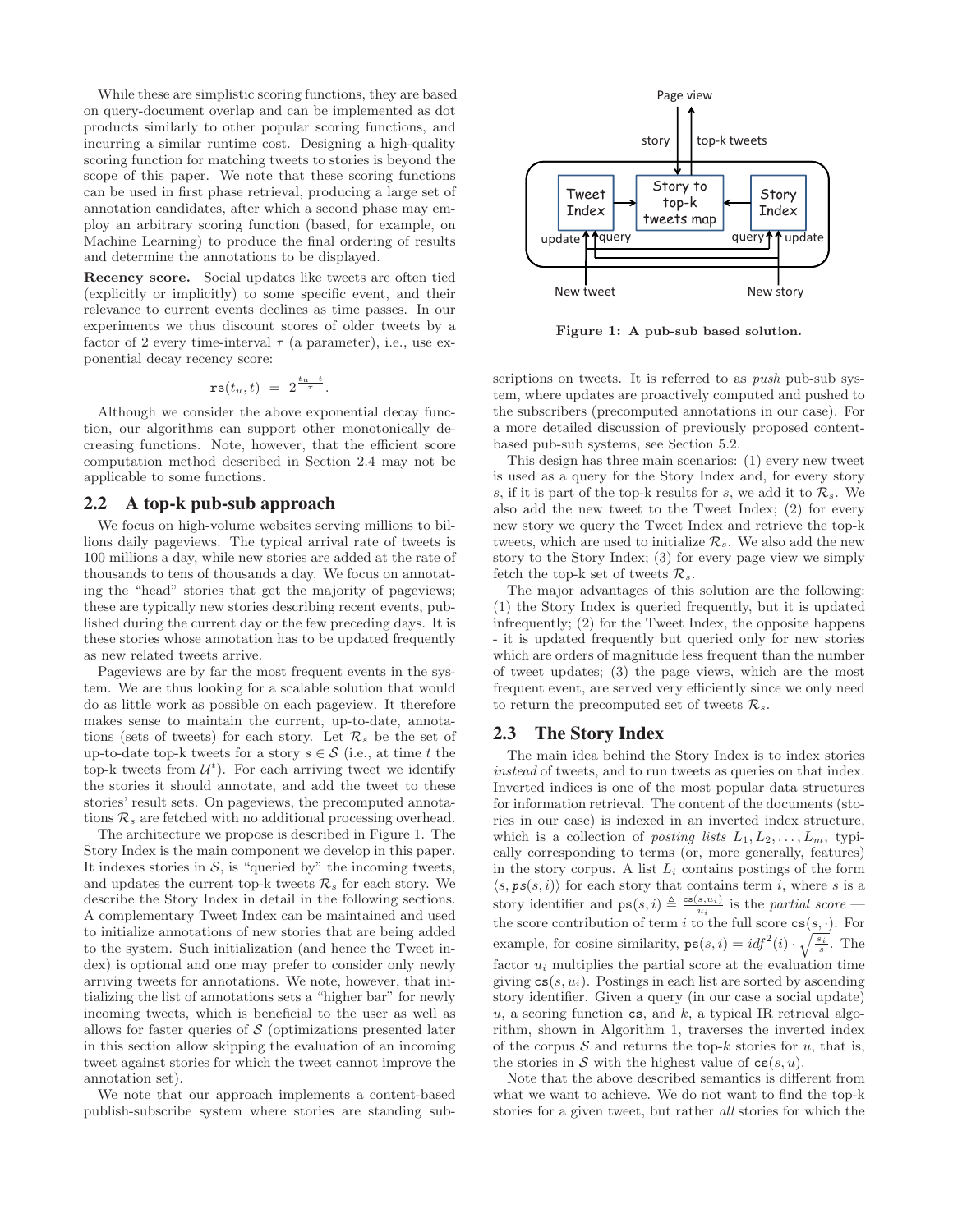**Algorithm 1** Generic top-k retrieval algorithm

1: **Input:** Index of S 2: **Input:** Query u 3: **Input:** Number of results k 4: **Output:**  $R$  – min-heap of size  $k$ 

- 5: Let  $L_1, L_2, \ldots L_{|u|}$  be the posting lists of terms in u
- 6:  $R \leftarrow \emptyset$
- 7: **for** every story  $s \in \bigcup L_i$  **do**<br>8: Attempt inserting  $(s, \text{cs}(s))$
- Attempt inserting  $(s, \text{cs}(s, u))$  into R
- 9: **return** R

tweet is among their top-k tweets. This difference precludes using off-the-shelf retrieval algorithms.

Algorithm 2 shows the top-k pub-sub semantics. Given a tweet u and the current top-k sets for all stories  $\mathcal{R}_{s_1}, \ldots, \mathcal{R}_{s_n}$ , the tweet  $u$  must be inserted into all sets for which  $u$  ranks among the top-k matching tweets. (Here we ignore the recency score rs and handle it in Section 2.4).

**Algorithm 2** Generic pub-sub based algorithm

- 1: **Input:** Index of S
- 2: **Input:** Query u
- 3: **Input:**  $\mathcal{R}_{s_1}, \mathcal{R}_{s_2}, \ldots, \mathcal{R}_{s_n}$  min-heaps of size k for all stories in  $\mathcal S$
- 4: **Output:** Updated min-heaps  $\mathcal{R}_{s_1}, \mathcal{R}_{s_2}, \ldots, \mathcal{R}_{s_n}$
- 5: Let  $L_1, L_2, \ldots L_{|u|}$  be the posting lists of terms in u
- 6: **for** every story  $s \in \bigcup L_i$  **do**<br>7: Attempt inserting  $(u, \text{cs}(s))$
- Attempt inserting  $(u, \texttt{cs}(s, u))$  into  $\mathcal{R}_s$
- 8: **return**  $\mathcal{R}_{s_1}, \mathcal{R}_{s_2}, \ldots, \mathcal{R}_{s_n}$

## 2.4 The recency function

Until now we focused on content-based scoring only and ignored the recency score. Recall that our recency score function  $\texttt{rs}(t_u, t) = 2^{\frac{t_u-t}{\tau}}$ , decays exponentially with the time gap between the creation time of tweet  $t<sub>u</sub>$  and the pageview time  $t$ . It is easy to see that this function satisfies the following invariant:

OBSERVATION 2.1. As  $t$  grows, the relative ranking between the scores of past tweets does not change.

The above invariant means that we do not need to recompute scores and rerank tweets in  $\mathcal{R}_s$  between updates caused by new tweets.

However, it might seem that whenever we attempt to insert a new tweet into  $\mathcal{R}_s$ , we have to recompute scores of tweets that are already in  $\mathcal{R}_s$  in order to be able to compare these scores to the score of the new tweet. Fortunately, this recomputation can also be avoided by writing the recency score as

$$
\mathtt{rs}(t_u,t)\ =\ \frac{2^{t_u/\tau}}{2^{t/\tau}},
$$

and noting that the denominator  $2^{t/\tau}$  depends only on the current time  $t$ , and at any given time is equal for all tweets and all stories. Thus, and since we do not use absolute score values beyond relative ranking of tweets, we can replace  $2^{t/\tau}$ with constant 1, giving the following recency function:

$$
\mathtt{rs}(t_u) = 2^{t_u/\tau}.
$$

The above function depends only on the creation time of the tweet and thus does not have to be recomputed later when we attempt to insert new tweets.<sup>2</sup>

To detach accounting for the recency score from the retrieval algorithm, when a new tweet arrives we compute its  $\text{rs}(t_u)$  and use it as a multiplier of term weights in the tweet's query vector u, i.e., we use  $2^{t_u/\tau} \cdot u$  to query the inverted index. Clearly, when computing the tweet's contentbased score cs with such a query vector, we get the desired final score:

$$
\begin{array}{rcl}\n\mathsf{cs}(s, 2^{t_u/\tau} \cdot u) & = & \sum_i 2^{t_u/\tau} \cdot \mathsf{cs}(s, u_i) = \\
2^{t_u/\tau} \cdot \mathsf{cs}(s, u) & = & \mathsf{score}(s, u, t).\n\end{array}
$$

# 3. RETRIEVAL ALGORITHMS FOR TOP-K PUB-SUB

In this section we show an adaptation of several popular top-k retrieval strategies to the pub-sub setting, and then evaluate their performance empirically in Section 4. Although top-k retrieval algorithms were evaluated extensively, [8, 23, 18, 7, 22] to name a few, the different setting we consider necessitates a separate evaluation.

We first describe an implementation of the pub-sub retrieval algorithm (Algorithm 2) using the term-at-a-time strategy (TAAT).

## 3.1 TAAT for pub-sub

In term-at-a-time algorithms, posting lists corresponding to query terms are processed sequentially, while accumulating the partial scores of all documents encountered in the lists. After traversing all the lists, the accumulated scores are equal to the full query-document scores  $(\texttt{cs}(s, u));$  documents that did not appear in any of the posting lists have zero score.

A top-k retrieval algorithm then picks the k documents with highest accumulated scores and returns them as query result. In our setting, where query is a tweet and documents are stories, the new tweet u may end up being added to  $\mathcal{R}_s$ of any story s for which  $score(s, u, t) > 0$ . Thus, instead of picking the top-k stories with highest scores, we attempt to add u into  $\mathcal{R}_s$  of all stories having positive accumulated score, as shown in Algorithm 3, where  $\mu_s$  denotes the minimal score of a tweet in  $\mathcal{R}_s$  (recall that  $u_i$  denotes the term weight of term  $i$  in tweet  $u$ ).

# 3.2 TAAT for pub-sub with skipping

An optimization often implemented in retrieval algorithms is skipping some postings or the entire posting lists when the scores computed so far indicate that no documents in the skipped postings can make it into the result set. One such optimization was proposed by Buckley and Lewit [8]. Let  $\texttt{ms}(L_i) = \max_s \texttt{ps}(s, i)$  be the maximal partial score in list  $L_i$ . The algorithm of Buckley&Lewit sorts posting lists in the descending order of their maximal score, and processes them sequentially until either exhausting all lists or satisfying an early-termination condition, in which case the

<sup>2</sup>Since the scores would grow exponentially as new tweets arrive, scores may grow beyond available numerical precision, in which case a pass over all tweets in all  $\mathcal{R}_s$  is required, subtracting a constant from all values of  $t<sub>u</sub>$  and recomputing the scores.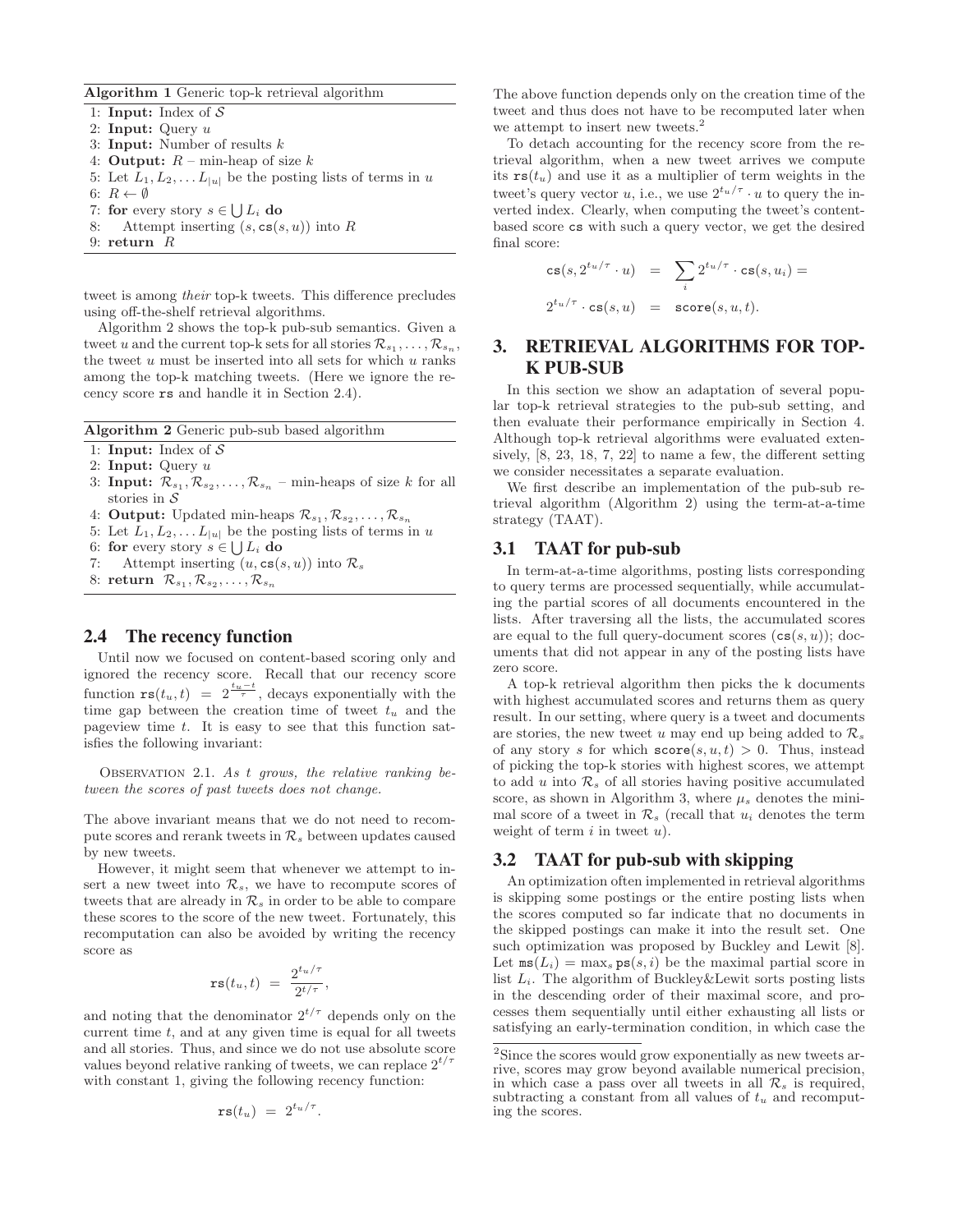**Algorithm 3** TAAT for pub-sub

- 1: **Input:** Index of S
- 2: **Input:** Query u
- 3: **Input:**  $\mathcal{R}_{s_1}, \mathcal{R}_{s_2}, \ldots, \mathcal{R}_{s_n}$  min-heaps of size k for all stories in  $\mathcal S$
- 4: **Output:** Updated min-heaps  $\mathcal{R}_{s_1}, \mathcal{R}_{s_2}, \ldots, \mathcal{R}_{s_n}$
- 5: Let  $L_1, L_2, \ldots L_{|u|}$  be the posting lists of terms in u, in the descending order of their maximal score
- 6:  $A[s] \leftarrow 0$  for all  $s$  Accumulators vector
- 7: **for**  $i \in [1, 2, \ldots, |u|]$  **do**<br>8: **for**  $\langle s, \text{ps}(s, i) \rangle \in L_i$
- 8: **for**  $\langle s, \mathbf{ps}(s, i) \rangle \in L_i$  **do**<br>9:  $A[s] \leftarrow A[s] + u_i \cdot \mathbf{ps}(s)$
- $A[s] \leftarrow A[s] + u_i \cdot \texttt{ps}(s, i)$
- 10: **for** every s such that  $A[s] > 0$  **do**
- 11:  $\mu_s \leftarrow$  min. score of a tweet in  $\mathcal{R}_s$  if  $|\mathcal{R}_s| = k$ , 0 otherwise
- 12: **if**  $\mu_s < A[s]$  then
- 13: **if**  $|\mathcal{R}_s| = k$  **then**<br>14: **Remove the lea**
- 14: Remove the least scored tweet from  $\mathcal{R}_s$ <br>15: Add  $(u, A[s])$  to  $\mathcal{R}_s$
- Add  $(u, A[s])$  to  $\mathcal{R}_s$
- 16: **return**  $\mathcal{R}_{s_1}, \mathcal{R}_{s_2}, \ldots, \mathcal{R}_{s_n}$

remaining lists are skipped and the current top-k results are returned. The early-termination condition ensures that no documents other than the current top-k can make it into the true top-k results of the query. This condition is satisfied when the k-th highest accumulated score is greater than the upper bound on the scores of other documents that are currently not among the top-k ones, calculated as the  $(k+1)$ -th highest accumulated score plus the sum of maximal scores of the remaining lists. More formally, let the next list to be evaluated be  $L_i$ , and denote by  $A_k$  the k-th highest accumulated score. Then, lists  $L_i, L_{i+1}, \ldots, L_{|u|}$  can be safely skipped if

$$
A_k > A_{k+1} + \sum_{j \geq i} u_j \cdot \texttt{ms}(L_j).
$$

In our setting, since we are not interested in top-k stories but in top-k tweets for each story, we cannot use the above condition and develop a different condition suitable to our problem. In order to skip list  $L_i$ , we have to make sure that tweet u will not make it into  $\mathcal{R}_s$  of any story s in  $L_i$ . In other words, the upper bound on the score of  $u$  has to be below  $\mu_s$  for every  $s \in L_i$ :

$$
A_1 + \sum_{j \ge i} u_j \cdot \text{ms}(L_j) \le \min_{s \in L_i} \mu_s. \tag{1}
$$

When this condition does not hold, we process  $L_i$  as shown in Algorithm 3, lines 8-9. When it holds, we can skip list  $L_i$ and proceed to list  $L_{i+1}$ , check the condition again and so on. Note that such skipping makes some accumulated scores inaccurate (lower than they should be). Observe however, that these are scores of exactly the stories in  $L_i$  that we skipped because tweet u would not make it into their  $\mathcal{R}_s$ sets even with the full score. Thus, making the accumulated score of these stories lower does not change the outcome of the algorithm.

## *3.2.1 Efficient fine-grained skipping*

Although Condition 1 allows us to skip the whole list  $L_i$ , it is less likely to hold for longer lists, while skipping such lists is what could make the bigger difference for the evaluation time. Even a single story with  $\mu_s = 0$  at the middle of a list

would prevent skipping that list. We thus resort to a more fine-grained skipping strategy: we skip a segment of a list until the first story that violates Condition 1, i.e., first  $s$  in  $L_i$  for which  $A_1 + \sum_{j\geq i} u_j \cdot \text{ms}(L_j) > \mu_s$ . We then process that story by updating its score in the accumulators (line 9 in Algorithm 3), and then again look for the next story in the list that violates the condition. We thus need a primitive  $next(L_i, pos, UB)$  that given a list  $L_i$ , a starting position pos in that list, and the value of  $UB = A_1 + \sum_{j\geq i} u_j \cdot \texttt{ms}(\hat{L}_j)$ , returns the next story s in  $L_i$  such that  $A_1 + \sum_{j\geq i} u_j$ .  $ms(L_i) > \mu_s$ .

Note that  $\texttt{next}(L_i, pos, UB)$  has to be more efficient than just traversing the stories in  $L_i$  and comparing their  $\mu_s$  to  $UB$ , as this would take the same number of steps as the original algorithm would perform traversing  $L_i$ . We thus use a tree-based data structure for each list  $L_i$  that supports two operations:  $next(pos, UB)$  corresponding to the next primitive defined above, and  $update(s, \mu_s)$  that updates the data structure when  $\mu_s$  of a story s in  $L_i$  changes. Specifically, for every posting list  $L_i$  we build a balanced binary tree  $\mathcal{I}_i$ where leafs represent the postings  $s_1, s_2, \ldots, s_{|L_i|}$  in  $L_i$  and store their corresponding  $\mu_s$  values. Each internal node n in  $\mathcal{I}_i$  stores  $n.\mu_s$ , the minimum  $\mu$  value of its sub-tree. The subtree rooted at n contains postings with indices in the range *n.range\_start* to *n.range\_end*, and we say that *n* is responsible for these indices. Figure 2 shows a possible tree  $\mathcal{I}_i$ for  $L_i$  with five postings.



#### **Figure 2: Example of a tree**  $\mathcal{I}_i$  **representing a list**  $L_i$ **with 5 postings.**

Algorithm 4 presents the pseudo-code for  $next(pos, UB)$ on a tree  $\mathcal{I}_i$ . It uses a recursive subroutine findMaxInterval, which gets a *node* as a parameter (and *pos* and *UB* as implicit parameters) and returns  $endIndex$  — the maximal index of a story  $s$  in  $L_i$  which appears at least in position pos in  $L_i$  and for which  $\mu_s \geq UB$  (this is the last story we can safely skip). If  $node.\mu > UB$  (line 9), all stories in the sub-tree rooted at node can be skipped. Otherwise, we check whether pos is smaller than the last index for which node's left child is responsible (line 12). If so, we proceed by finding the maximal index in the left subtree that can be skipped, by invoking findMaxInterval recursively with node's left child as the parameter. If the maximal index to be skipped is not the last in node's left subtree (line 14) we surely cannot skip any postings in the right subtree. If all postings in the left subtree can be skipped, or in case pos is bigger than all indices in node's left subtree, the last posting to be skipped may be in node's right subtree. We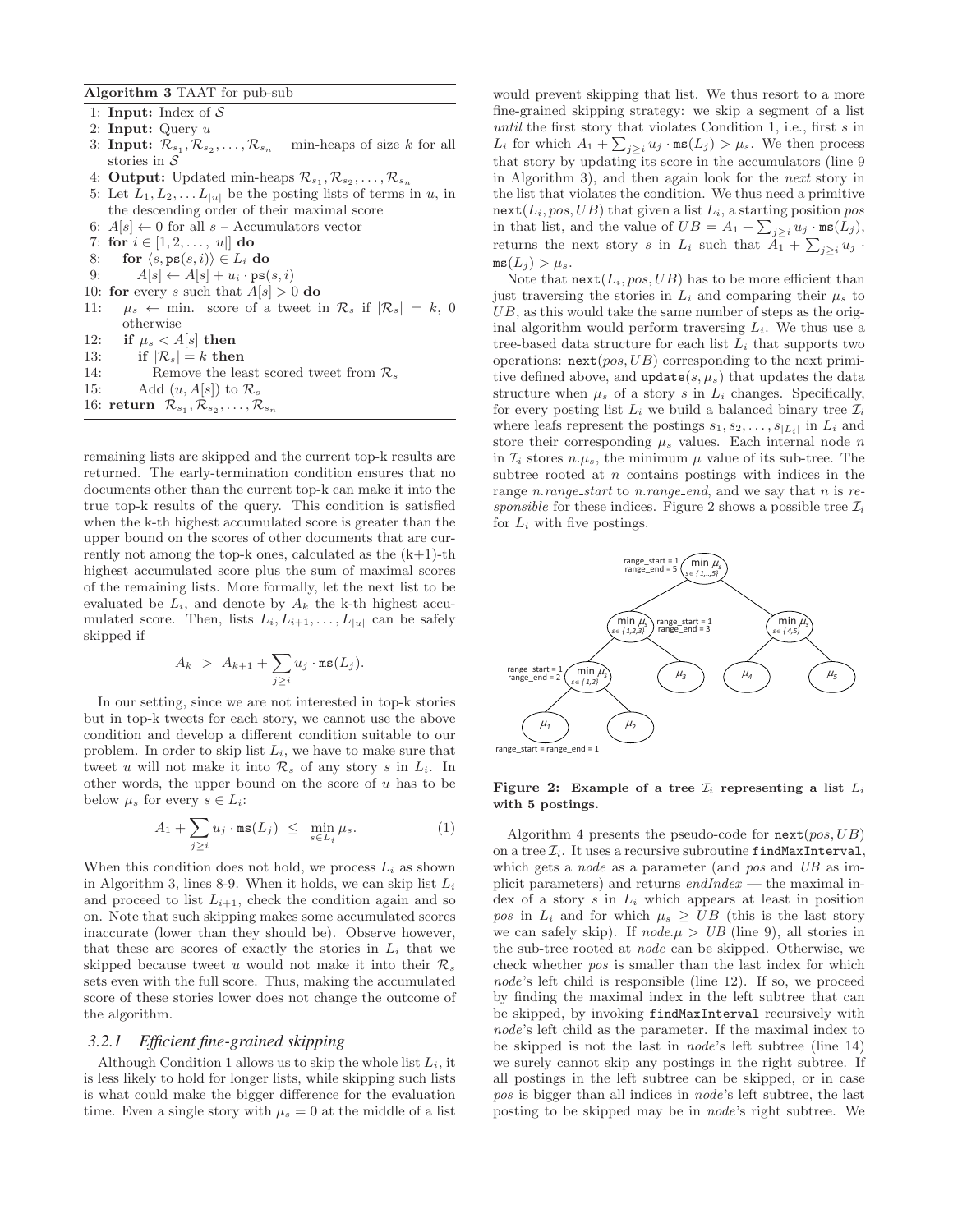**Algorithm 4** Pseudo-code for operation next of tree  $\mathcal{I}_i$ 

```
1: Input: pos \in [1, |L_i|]2: Input: UB
3: Output: next(L_i, pos, UB)4: endIndex ← findMaxInterval(\mathcal{I}_i.root)
5: if (\text{endIndex} = |L_i|) return \infty //skip remainder of L_i
```
- 6: **if**  $(\text{endIndex} = \bot)$  **return** pos //no skipping is possible
- 7: **return** endIndex + 1

```
8: procedure findMaxInterval(node)
```
- 9: **if**  $(node.\mu > UB)$  **return** node.range\_end
- 10: **if** (isLeaf(*node*)) **return**  $\perp$ <br>11:  $p \leftarrow \perp$

```
11: p \leftarrow \perp<br>12: if (pos
```
- 12: **if**  $(ps \leq node.left.random_{end})$  **then**<br>13:  $p \leftarrow \text{findMaxInterval}(node.left)$
- 13:  $p \leftarrow \text{findMaxInterval}(node.left)$ <br>14: **if**  $(p < node.left.random]$ **retu**
- if  $(p < node.left.random$  (p is node.left.range\_end) **return** p
- 15:  $q \leftarrow \text{findMaxInterval}(node.right)$ <br>16: if  $(q \neq \bot)$  return q
- 16: **if**  $(q \neq \bot)$  **return** q<br>17: **return** p
- return *p*

therefore proceed by invoking findMaxInterval with node's right child as the parameter.

In case no skipping is possible, the top-level call to findMax-Interval returns  $\perp$ , and next in turn returns pos. If findMax-Interval returns the last index in  $L_i$ , next returns  $\infty$ , indicating that we can skip over all postings in  $L_i$ . Otherwise, any position endIndex returned by findMaxInterval is the last position that can be skipped, and thus next returns  $endIndex + 1$ .

Although findMaxInterval may proceed by recursively traversing both the left and the right child of node (in lines 13 and 15, respectively), observe that the right sub-tree is traversed only in two cases: 1) if the left sub-tree is not traversed, i.e., the condition in line 12 evaluates to false, or 2) if the left child is examined but the condition in line 9 evaluates to true, indicating that the whole left sub-tree can be safely skipped. In both cases, the traversal may examine the left child of a node, but may not go any deeper into the left sub-tree. Thus, it is easy to see that  $next(pos, UB)$  takes  $O(\log |L_i|)$  steps. update $(s, \mu_s)$  is performed by finding the leaf corresponding to s and updating the  $\mu$  values stored at each node in the path from this leaf to the root of  $\mathcal{I}_i$ .

In order to minimize memory footprint, we use a standard technique to embed such a tree into an array of size  $2|L_i|$ . We optimize further by making each leaf in  $\mathcal{I}_i$  responsible for a range of l consecutive postings in  $L_i$  (instead of a single posting) and use the lowest  $\mu_s$  of a story in this range as the value stored in the leaf. While this modification slightly reduces the number of postings the algorithm skips, it reduces the memory footprint of trees by a factor of l and the lookup complexity by  $O(\log l)$ , thus being overall beneficial. We did not investigate methods for choosing the optimum value of  $l$  but found experimentally that setting  $l$  between 32 and 1024 (depending on the index size) results in an acceptable memory-performance tradeoff. Algorithm 5 maintains a set  $\mathcal I$  of such trees, consults it to allow skipping over intervals of posting list as described above, and updates the affected trees once  $\mu_s$  for some s changes. Note that when such change occurs, we must update all trees which contain s (Algorithm 6 lines 9 and 10). Enumerating these trees is equivalent to maintaining a forward index whose size is of the same order as the size of the inverted index of  $S$ .

#### **Algorithm 5** Skipping TAAT for pub-sub

- 1: **Input:** Index of S
- 2: **Input:** Query u
- 3: **Input:**  $\mathcal{R}_{s_1}, \mathcal{R}_{s_2}, \ldots, \mathcal{R}_{s_n}$  min-heaps of size k for all stories in  $\mathcal S$
- 4: **Output:** Updated min-heaps  $\mathcal{R}_{s_1}, \mathcal{R}_{s_2}, \ldots, \mathcal{R}_{s_n}$
- 5: Let  $L_1, L_2, \ldots L_{|u|}$  be the posting lists of terms in u, in the descending order of their maximal score
- 6: Let  $\mathcal{I}_1, \mathcal{I}_2, \ldots \mathcal{I}_{|u|}$  be the trees for the posting lists
- 7:  $A[s] \leftarrow 0$  for all  $s$  Accumulators vector
- 8: **for**  $i \in [1, 2, ..., |u|]$  **do**<br>9:  $UB \leftarrow A_1 + \sum_{i > i} u_i$
- 9:  $UB \leftarrow A_1 + \sum_{j\geq i} u_j \cdot \texttt{ms}(L_j)$
- 10:  $pos \leftarrow \mathcal{I}_i$ . next $(\overline{1},UB)$ <br>11: while  $pos \leq |L_i|$  do
- 11: **while**  $pos \leq |L_i|$  **do**<br>12:  $\langle s, ps(s, i) \rangle \leftarrow pos$
- 12:  $\langle s, \mathbf{ps}(s, i) \rangle \leftarrow \text{posting at position } pos \text{ in } L_i$ <br>13:  $A[s] \leftarrow A[s] + u_i \cdot \mathbf{ps}(s, i)$
- 13:  $A[s] \leftarrow A[s] + u_i \cdot \text{ps}(s, i)$ <br>14:  $pos \leftarrow \mathcal{I}_i$ . next(pos, UB)
- $pos \leftarrow \mathcal{I}_i$ . next $(pos, UB)$
- 15: **for** every s such that  $A[s] > 0$  **do**
- 16: processScoredResult $(s, u, A[s], \mathcal{R}_s, \mathcal{I})$
- 17: **return**  $\mathcal{R}_{s_1}, \mathcal{R}_{s_2}, \ldots, \mathcal{R}_{s_n}$

**Algorithm 6** A procedure that attempts to insert a tweet u into  $\mathcal{R}_s$  and updates trees

- 1: **Procedure** processScoredResult $(s, u, score, \mathcal{R}_s, \mathcal{I})$
- 2:  $\mu_s \leftarrow$  min. score of a tweet in  $\mathcal{R}_s$  if  $|\mathcal{R}_s| = k$ , 0 otherwise
- 3: **if**  $\mu_s <$  score **then**
- 4: **if**  $|\mathcal{R}_s| = k$  **then**<br>5: Remove the lea
- 5: Remove the least scored tweet from  $\mathcal{R}_s$ <br>6: Add  $(u, score)$  to  $\mathcal{R}_s$
- 6: Add  $(u, score)$  to  $\mathcal{R}_s$ <br>7:  $\mu'_s \leftarrow \min$ . score of
- 7:  $\mu'_{s} \leftarrow \text{min.}$  score of a tweet in  $\mathcal{R}_{s}$  if  $|\mathcal{R}_{s}| = k, 0$ otherwise
- 8: **if**  $\mu_s' \neq \mu_s$  then
- 9: **for**  $j \in \text{terms of } s \textbf{ do}$ <br>10:  $\mathcal{I}_j.\text{update}(s, \mu'_s)$
- 10:  $\mathcal{I}_j$ .update $(s, \mu'_s)$

To increase skipping we use an optimization of ordering story ids in the ascending order of their  $\mu_s$ . This reduces the chance of encountering a "stray" story with low  $\mu_s$  in a range of stories with high  $\mu_s$  in a posting list, thus allowing longer skips. Such a (re)ordering can be performed periodically, as  $\mu_s$  of stories change. We do not further explore this optimization and in our evaluation we ordered stories only once at the beginning of the evaluation.

#### 3.3 DAAT for pub-sub

Document-at-a-time (DAAT) is an alternative strategy where the current top-k documents are maintained as minheap, and each document encountered in one of the lists is fully scored and considered for insertion to the current top-k. Algorithm 7 traverses the posting lists in parallel, while each list maintains a "current" position. We denote the current position in list  $L$  by  $L.curPosition$ , the current story by L.cur, and the partial score of the current story by  $L.curPs$ . The current story with the lowest id is picked, scored and the lists where it was the current story are advanced to the next posting. The advantage compared to TAAT is that there is no need to maintain a potentially large set of partially accumulated scores.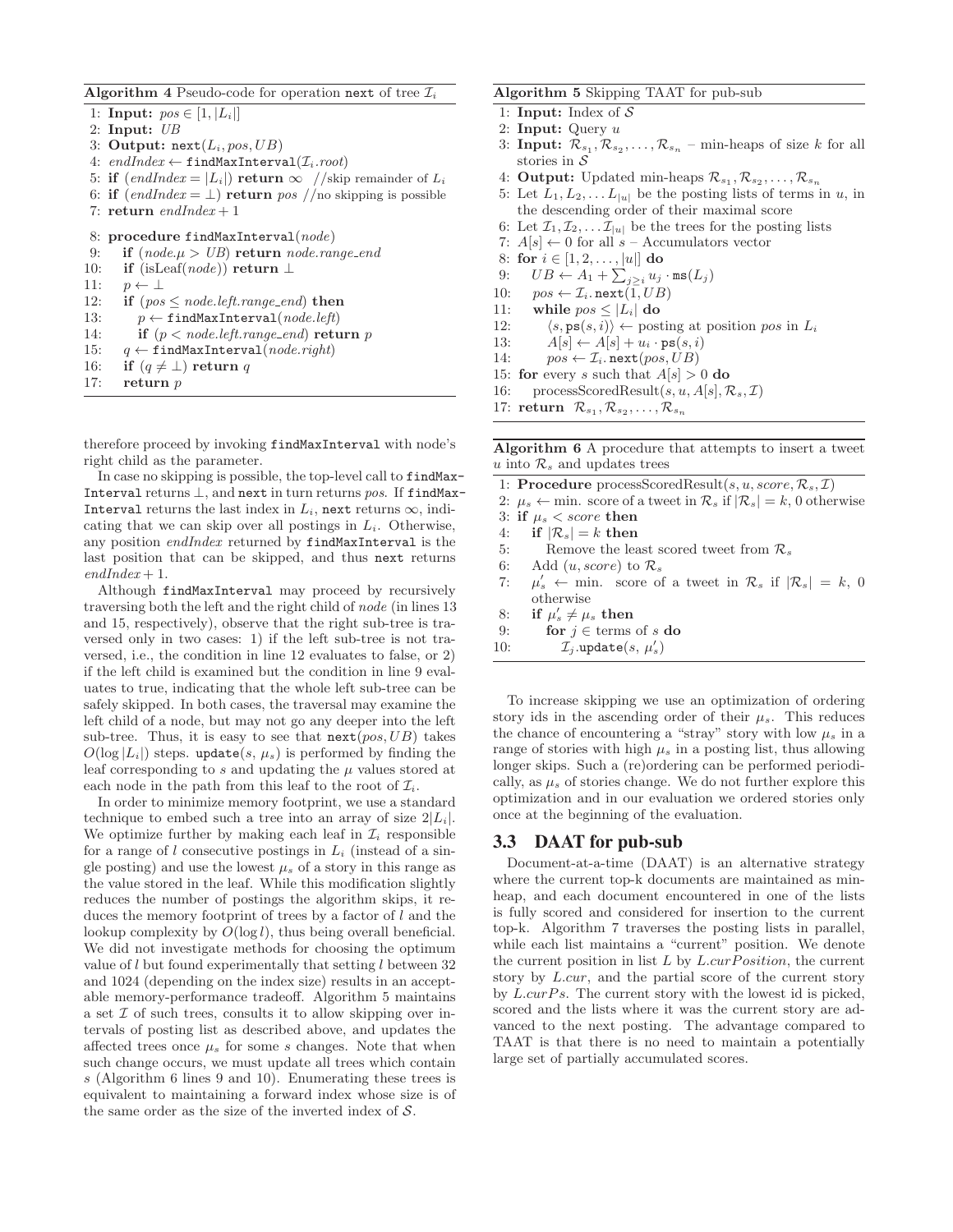**Algorithm 7** DAAT for pub-sub

- 1: **Input:** Index of S
- 2: **Input:** Query u
- 3: **Input:**  $\mathcal{R}_{s_1}, \mathcal{R}_{s_2}, \ldots, \mathcal{R}_{s_n}$  min-heaps of size k for all stories in  $\mathcal S$
- 4: **Output:** Updated min-heaps  $\mathcal{R}_{s_1}, \mathcal{R}_{s_2}, \ldots, \mathcal{R}_{s_n}$
- 5: Let  $L_1, L_2, \ldots L_{|u|}$  be the posting lists of terms in u
- 6: **for**  $i \in [1, 2, ..., |u|]$  **do**<br>7: Reset the current pos
- Reset the current position in  $L_i$  to the first posting
- 8: **while** not all lists exhausted **do**
- 9:  $s \leftarrow \min_{1 \leq i \leq |u|} L_i.cur$ <br>10:  $score \leftarrow 0$
- 10:  $score \leftarrow 0$ <br>11: **for**  $i \in [1,$
- 11: **for**  $i \in [1, 2, ..., |u|]$  **do**<br>12: **if**  $L_i.cur = s$  **then**
- if  $L_i.cur = s$  then
- 13:  $score \leftarrow score + u_i \cdot L_i.curPs$ <br>14: Advance by 1 the current posi
- Advance by 1 the current position in  $L_i$
- 15:  $\mu_s \leftarrow \text{min. score of a tweet in } \mathcal{R}_s \text{ if } |\mathcal{R}_s| = k, 0$ otherwise 16: **if**  $\mu_s <$  score **then**
- 
- 17: **if**  $|\mathcal{R}_s| = k$  **then**<br>18: Remove the lea
- 18: Remove the least scored tweet from  $\mathcal{R}_s$ <br>19: Add (*u. score*) to  $\mathcal{R}_s$ Add  $(u, score)$  to  $\mathcal{R}_s$
- 20: **return**  $\mathcal{R}_{s_1}, \mathcal{R}_{s_2}, \ldots, \mathcal{R}_{s_n}$

# 3.4 DAAT for pub-sub with skipping

Similarly to TAAT algorithms, it is possible to skip postings in DAAT as well. One of the popular algorithms is WAND [7]. In each iteration it orders posting lists in the ascending order of the current document id and looks for the pivot list – the first list  $L_i$  such that the sum of the maximal scores in lists  $L_1, \ldots, L_{i-1}$  is below the lowest score  $\theta$  in the current top-k:

$$
\sum_{j
$$

Then, if the current document in the pivot list – the  $pivot$  $document$  – equals to the current document in list  $L_1$ , the pivot document is scored and considered for insertion into the current top-k. Otherwise, the current positions in lists  $L_1, \ldots, L_{i-1}$  are *skipped* to a document id greater than or equal to the pivot document. This skipping is possible since by the ordering of the lists, and by definition of the pivot list, the maximal score of the documents with ids lower than that of the pivot document is below  $\theta$ .

Similarly to our adaptation of Buckley&Lewit's algorithm for the pub-sub setting (Section 3.2), we modify WAND's skipping condition and skip only stories  $s$  in list  $L_i$  for which:

$$
\sum_{j\leq i} u_j \cdot \mathtt{ms}(L_j) \ \leq \ \mu_s. \tag{2}
$$

In Algorithm 8 we again make use of the tree-based technique described in Section 3.2.1 to efficiently find for every list  $L_i$  the first story from the current position in  $L_i$  onward that violates Condition 2. From the set of these stories we choose the pivot story to be the minimal according to story id. The list containing the pivot story is said to be the pivot list. Then, as in the regular WAND, the pivot story is either scored and the processed tweet  $u$  is considered for insertion to  $\mathcal{R}_s$ , or the lists are skipped to a story greater than or equal to the pivot story. Algorithm 6 is used to update  $\mathcal{R}_s$ and the affected trees.

#### **Algorithm 8** Skipping DAAT for pub-sub

- 1: **Input:** Index of S
- 2: **Input:** Query u
- 3: **Input:**  $\mathcal{R}_{s_1}, \mathcal{R}_{s_2}, \ldots, \mathcal{R}_{s_n}$  min-heaps of size k for all stories in  $S$
- 4: **Output:** Updated min-heaps  $\mathcal{R}_{s_1}, \mathcal{R}_{s_2}, \ldots, \mathcal{R}_{s_n}$
- 5: Let  $L_1, L_2, \ldots L_{|u|}$  be the posting lists of terms in u
- 6: Let  $\mathcal{I}_1, \mathcal{I}_2, \ldots \mathcal{I}_{|u|}$  be the trees for the posting lists
- 7: **for**  $i \in [1, 2, \ldots, |u|]$  **do**<br>8: Reset the current pos
- Reset the current position in  $L_i$  to the first posting 9: **while** true **do**
- 10: Sort posting lists in the ascending order of their current story ids
- 11:  $p \leftarrow \perp$  index of the pivot list<br>12:  $UB \leftarrow 0$
- 12:  $UB \leftarrow 0$ <br>13:  $s \leftarrow L_{\text{tot}}$
- 
- 13:  $s \leftarrow L_{|u|}.cur$ <br>14: for  $i \in [1, 2, ...)$ 14: **for**  $i \in [1, 2, \ldots, |u|]$  **do**<br>15: **if**  $L_i.cur > s$  **then**
- 15: **if**  $L_i.cur \geq s$  **then**<br>16: **break**
- 16: **break**
- 
- 17:  $UB \leftarrow UB + u_i \cdot ms(L_i)$ <br>18:  $pos \leftarrow \mathcal{I}_i.next(L_i.curP_i)$ 18:  $pos \leftarrow \mathcal{I}_i.next(L_i.curPosition, UB)$ <br>19: **if**  $pos < |L_i|$  **then** 
	-
- 19: **if**  $pos \leq |L_i|$  **then**<br>20:  $s' \leftarrow$  story at po 20:  $s' \leftarrow \text{story at position } pos \text{ in } L_i$ <br>21: **if**  $s' < s$  **then** 
	- if  $s' < s$  then
- 22:  $p \leftarrow i$ <br>23:  $s \leftarrow s'$
- 
- 23:<br>24: if  $p = \perp$  the 24: **if**  $p = \perp$  **then**<br>25: **break**
- 25: **break**
- 26: **if**  $L_0.cur \neq L_p.cur$  **then**<br>27: **for**  $i \in [1, 2, ..., p-1]$
- 27: **for**  $i \in [1, 2, ..., p-1]$  **do**<br>28: **Skip the current position**
- 28: Skip the current position in  $L_i$  to a story  $\geq s$ <br>29: else

```
29: else
```
- 30:  $score \leftarrow 0$ <br>31:  $i \leftarrow 0$
- 31:  $i \leftarrow 0$ <br>32: while
- while  $L_i.cur = L_p.cur$  do
- 33:  $score \leftarrow score + u_i \cdot L_i.curPs$ <br>34: Advance by 1 the current posi
- Advance by 1 the current position in  $L_i$
- 35:  $i \leftarrow i + 1$ <br>36: processScor
- $processScoredResult(s, u, score, R_s, \mathcal{I})$
- 37: **return**  $\mathcal{R}_{s_1}, \mathcal{R}_{s_2}, \dots, \mathcal{R}_{s_n}$

## 4. EXPERIMENTAL RESULTS

This section describes the evaluation of our algorithms. We used an 8-core Linux machine equipped with Intel Xeon 1.86GHz processors and 16GB of memory. We report inmemory performance of a single-threaded code after loading all the data (including indices) into the main memory.

## 4.1 Test collections

We used a corpus of 100K news stories in English, randomly selected from the set of stories available during a single day on Yahoo! News. We extracted the main textual content (the body) of each story, as well as keywords from its title and abstract (16 terms on average). The body of a story contained 310 terms on average from which we retained 190 after filtering out 800 common stopwords. We thus experimented with two Story indices  $- (1)$  KEYWORDS, indexing only the title and the abstract of each story, and (2) FullText, indexing the main body of each story. The total number of unique terms in KEYWORDS and FULLTEXT is 83K and 305K respectively. These indices reflect differ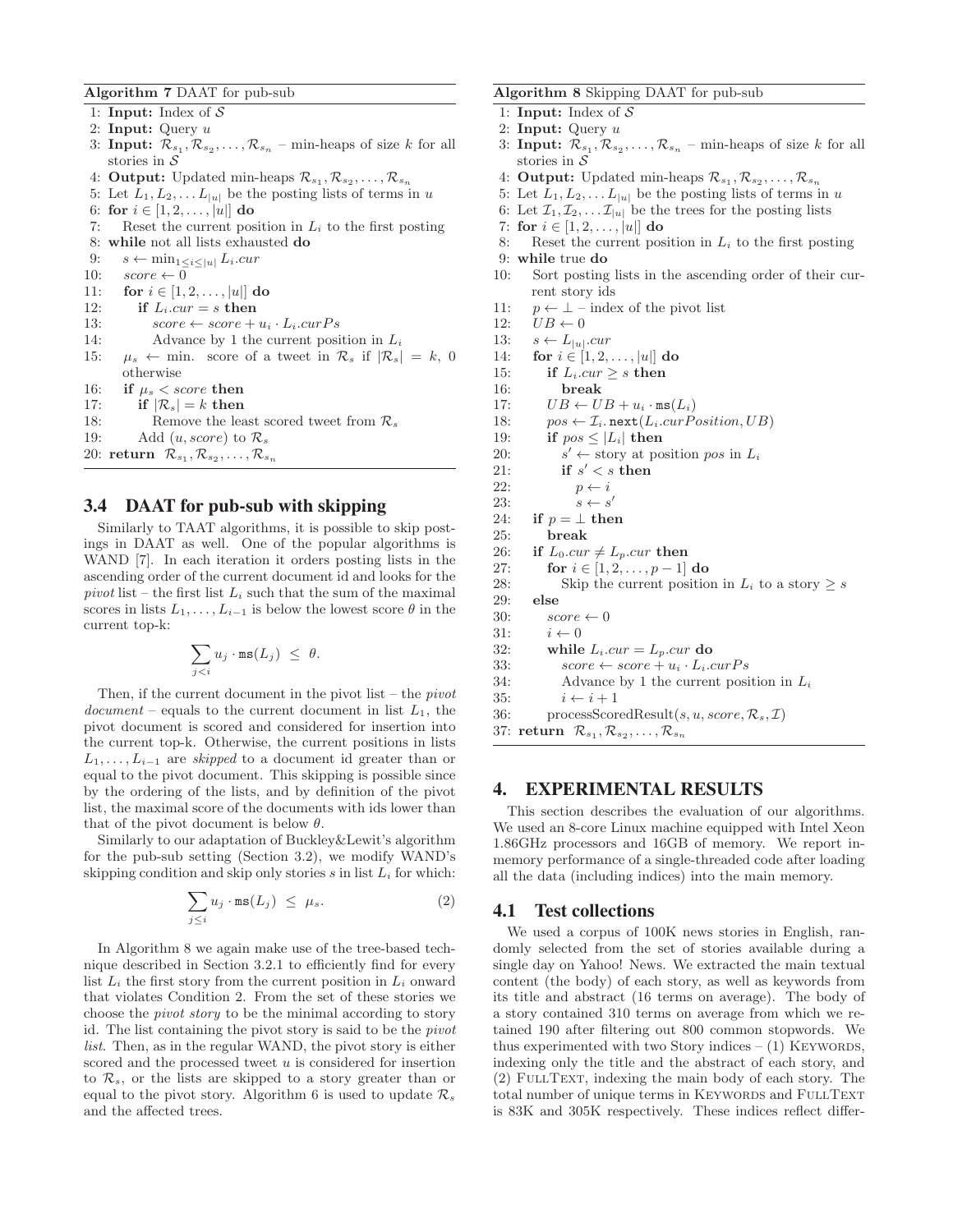ent tradeoffs between the precision and the recall of relevant tweets. The FULLTEXT index maximizes recall while KEYwords improves precision.

We obtained a log of more than 100M tweets posted during the day the stories in our corpus were displayed. From these, 35M were retained, filtering out (mostly non-English) tweets containing non-ASCII characters. This number translates to about 24K incoming tweets per minute. To approximate the behavior of a real system we used the first 90% of tweets (ordered by creation time) to initialize the annotation sets  $(\mathcal{R}_s)$  of the stories, and performed our measurements on a random sample from the last 10%.

We experimented with both cosine similarity (denoted CS) and BM25 content-based score functions (their definitions appear in Section 2.1).

# 4.2 News annotation statistics

In this section we analyze some basic statistics of the news annotation problem. We first examine the average rate of incoming tweets that are related to a story s, i.e., such that  $cs(s, u) > 0$ . Such tweets can potentially be used for annotating s. Note that the rate is the same for both CS and BM25, since we're simply looking for any textual overlap.

| Index           | Tweets per minute |
|-----------------|-------------------|
| <b>KEYWORDS</b> | 3.06              |
| <b>FULLTEXT</b> | 37.92             |

#### **Table 1: Rate of tweets related to an average story.**

The table above shows that out of 24K tweets that arrive each minute, 3 are related to an average story in KEYWORDS, while as many as 38 are related to an average story in FULL-TEXT. This would be the average cache invalidation rate per story have we decided to cache story annotations and refresh them using real-time tweet indexing. In a corpus of 100K stories we consider, this would translate to as many as 300 thousands and 3.8 million invalidation events per minute for KEYWORDS and FULLTEXT indices respectively.

We next evaluate the fraction of related tweets that actually get to annotate s, i.e., inserted into the set of annotations  $\mathcal{R}_s$ . Clearly, this fraction depends on the size k of  $\mathcal{R}_s$ as well as on  $\tau$ , the decay parameter of the recency score. Figure 3 shows that the chances of an incoming related tweet to get into  $\mathcal{R}_s$  increase linearly with k: as k grows, it is easier for the new tweet to score higher than the k-th best tweet for the story. Similarly, as  $\tau$  grows, the scores of older tweets in  $\mathcal{R}_s$  decay slower, and it is more difficult for a new tweet to get added to  $\mathcal{R}_s$  replacing an older tweet.

Figure 3 shows that while the rate of related tweets is high, the actual set of annotations of a story is updated 3 to 5 orders of magnitude slower. We conclude that to minimize processing cost it is not enough to find the set of stories related to an incoming tweet, but it is also crucial to efficiently identify the subset of these related stories whose annotation sets the tweet will eventually be added to.

#### 4.3 Pub-sub algorithms for news annotation

This section evaluates our new algorithms and compares their effectiveness at processing incoming tweets. We first consider the two basic algorithms: TAAT (Algorithm 3) and DAAT (Algorithm 7).



**Figure 3: Fraction of related tweets that are inserted into**  $\mathcal{R}_s$  of an average story as a function of k (for  $\tau = 1$ ) **day)** and as a function of  $\tau$  (for  $k = 25$ ).

Figure 4 shows the average processing time of an incoming tweet, for the KEYWORDS index. As the figure demonstrates, our experiments showed that the performance and the effect of different algorithm parameters is quite similar regardless of whether CS or BM25 is used as the scoring function. Consequently, in the following experiments we show measurements with BM25 and point out the differences between CS and BM25 only when they are noteworthy.

As Figure 4 shows, the higher  $k$  is, the more likely a new tweet is to score higher than the worst tweet in an annotation set of a story, and, consequently, our algorithms have to update the annotation sets of a larger number of stories. However, as the non-skipping TAAT and DAAT process posting lists corresponding to tweet terms in whole, the dependence is not strong, e.g., for  $k$  increasing from 10 to 100, the processing latency increases by less than a factor of 2. The dependence on  $\tau$  is even lower.

### 4.4 The effect of skipping

We next focus on TAAT+SKIPPING (Algorithm 5) and DAAT+skipping (Algorithm 8). We analyze the relative fraction of postings that are skipped using our tree-based technique, and its effect on tweet processing latency.

Figure 5 demonstrates the fraction of skipped postings as a function of k and  $\tau$ . DAAT+SKIPPING skips up to 95% of the postings, whereas TAAT+skipping skips up to 85%. Increasing k and decreasing  $\tau$  directly reduces  $\mu_s$  of stories, making incoming tweets more likely to enter  $\mathcal{R}_s$ , and consequently reducing the opportunities to skip postings. For any given k and  $\tau$ , the fraction of the postings skipped by TAAT+skipping and DAAT+skipping is significantly higher for the FULLTEXT index than for KEYWORDS. This indicates that our skipping techniques scale well with the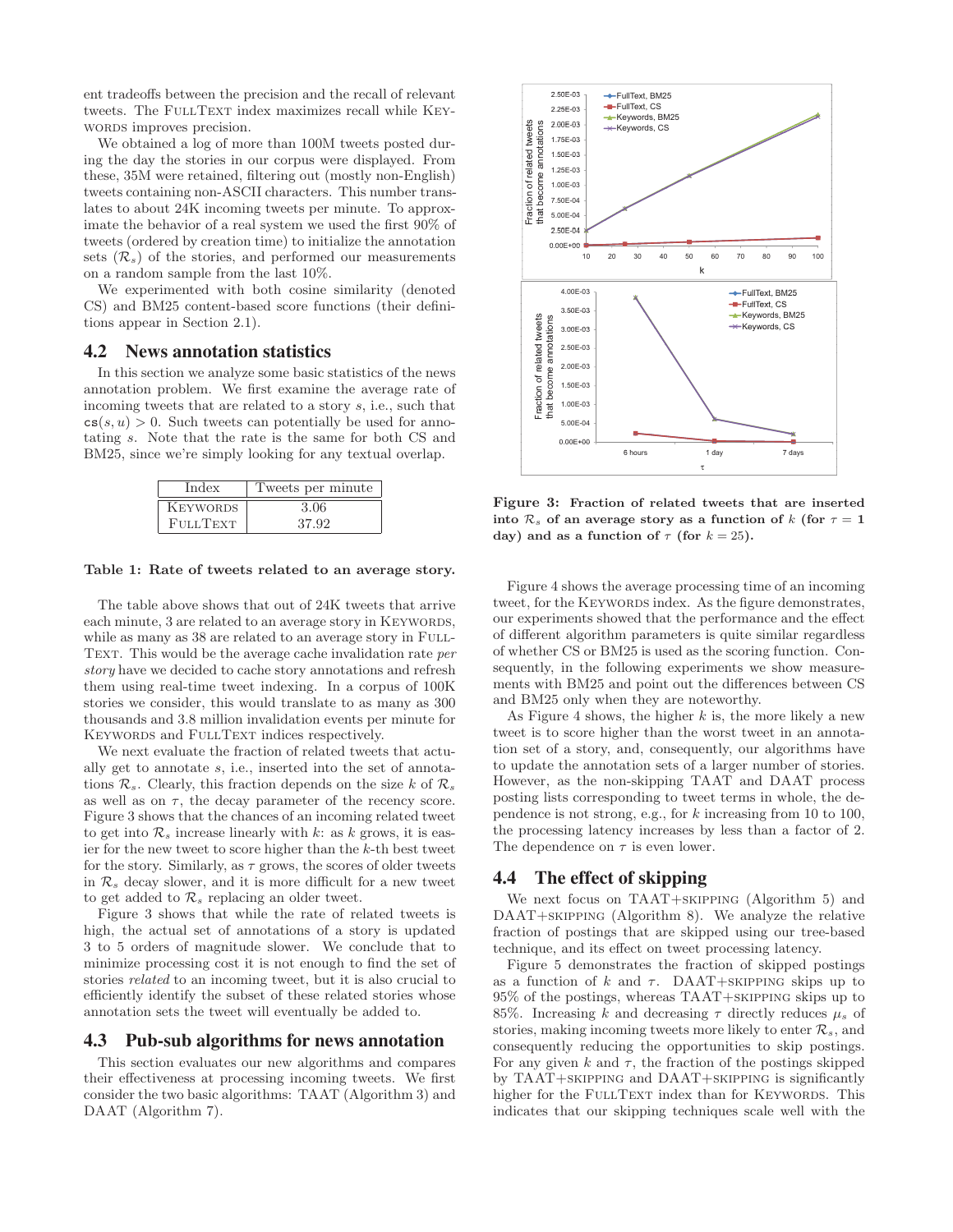

**Figure 4: Average tweet processing latency with** Key-WORDS **index** (top:  $\tau = 1$  day, bottom:  $k = 25$ ).

index size – the number of postings our algorithms examine depends sub-linearly on the size of the index.

We next show that skipping directly improves processing latency. Figure 6 shows average processing latency as a function of k for  $\tau = 1$  day with the KEYWORDS index. We see that, compared to its non-skipping counterpart, DAAT+skipping reduces processing time by 62% to 69% (for  $k = 100$  and 10 respectively), while TAAT+SKIPPING reduces processing time by 8% to 30%, compared to TAAT. Figure 7 presents similar measurements with FULLTEXT and shows that DAAT is slightly faster than TAAT, while their skipping variants now save 73% to 89% (for DAAT) and 43% to 77% (for TAAT). We see that both skipping algorithms process arriving tweets significantly faster than their non-skipping variants. The graphs additionally show that DAAT+skipping significantly outperforms TAAT + skip-PING for high values of  $k$ .

While the effect of  $\tau$  on latency of TAAT and DAAT is negligible (see Figure 4), Figure 8 shows a much more significant effect with their skipping counterparts. Intuitively, a low  $\tau$  (high decay rate) reduces scores of previously seen tweets, which in turn reduces the number of stories that can be skipped when processing a new tweet. Here too, DAAT+skipping outperforms TAAT+skipping. Figure 9 shows that DAAT+skipping with BM25 performs slightly better than with CS (we observed similar results for TAAT+skipping). It also shows the weak dependence of DAAT and DAAT+SKIPPING on the annotation size  $k$ , suggesting that both algorithms are scalable with  $k$ .

# 5. RELATED APPROACHES

DAAT and TAAT algorithms for IR have been thoroughly studied and compared in the past [8, 23, 18, 7, 22, 9]. In



**Figure 5:** Fraction of postings skipped (top:  $\tau = 1$  day, **bottom:**  $k = 25$ **).** 

[9], the authors of the Juru search system performed experiments comparing DAAT and TAAT algorithms for the large TREC GOV2 document collection. They found that DAAT was clearly superior for short queries, showing over 55% performance improvement. Unlike our work, which focuses on memory-resident indices, this work used the disk-based Juru index. To the best of our knowledge our work is the first to consider DAAT/TAAT algorithms in the context of contentbased pub-sub. Our results indicate that similarly to their IR counterparts, DAAT algorithms for pub-sub significantly outperform TAAT.

# 5.1 Real-time tweet indexing

The problem we consider in this paper can be viewed as a typical IR problem, where given a pageview request of story s at time t we have to retrieve the top-k updates from a corpus  $U^t$  according to a score function score. A possible solution would then be maintaining a real-time incremental index of tweets, and for each pageview of a story s querying the index with an appropriate query  $q_s$  built from the content of the story. While a real-time indexing solution would work well for settings with low-to-medium traffic volume, it would be inefficient for high-volume sites, due to high overhead of querying the index of tweets for each pageview.

A partial remedy would be to cache query results for each story. Caching documents for popular web queries is widely employed in practice. Blanco et al. [5] propose a scheme to invalidate cached results when new documents arrive. Invalidation causes re-execution of the query when it is invoked by a user. In order to reduce the amount of invalidations, a synopsis of newly arriving documents is generated, which is a compact representation of a document's score attributes, albeit to unknown queries. The synopsis is used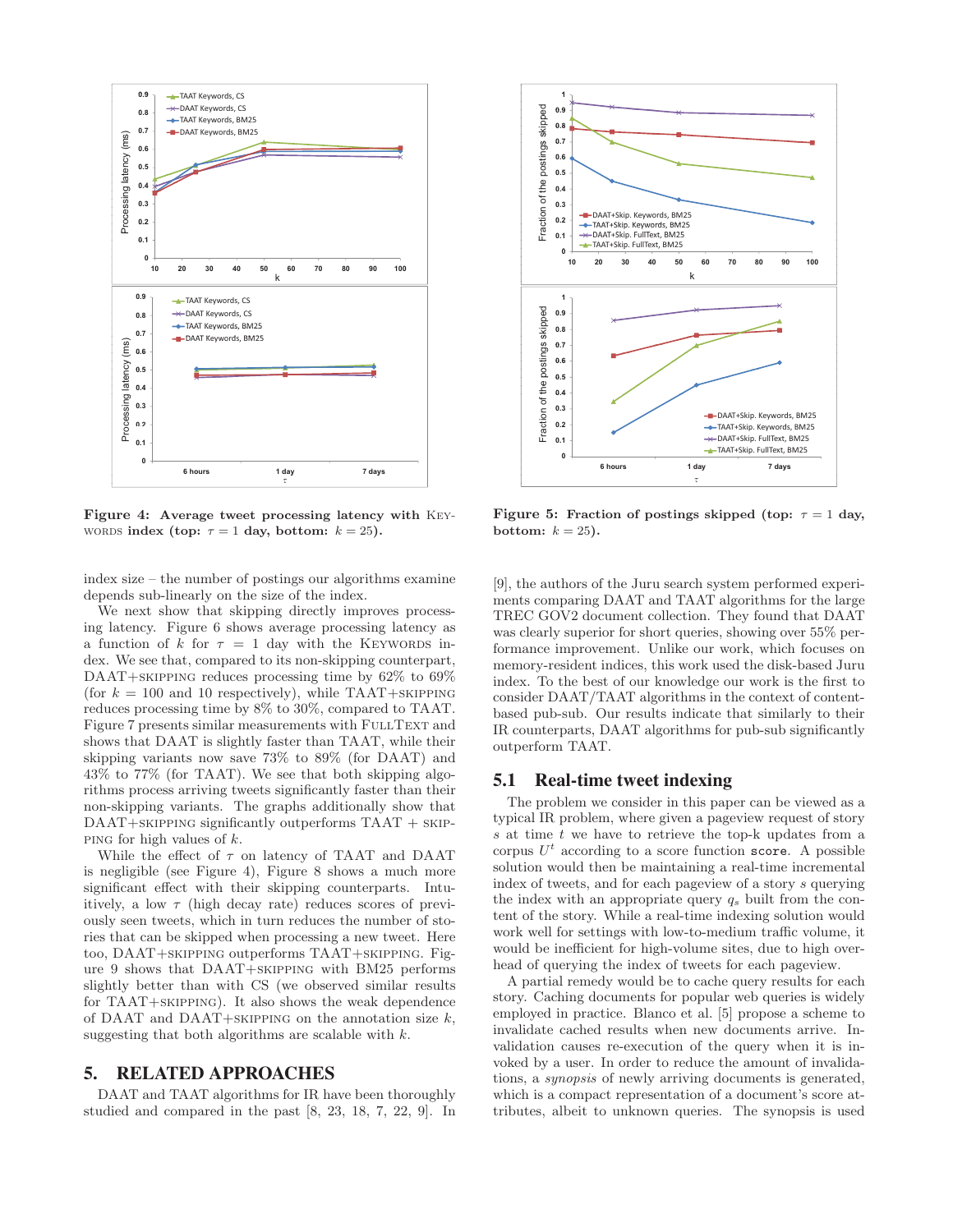

**Figure 6: Average tweet processing latency (**Keywords **index**,  $\tau = 1$  **day**).



**Figure 8:** Average tweet processing latency  $(k = 25)$ .

to identify cached results that might change, and are thus invalidated. This mechanism creates both false positives (query results are unnecessarily invalidated) and false negatives (stale query results are presented to users) and the authors study the tradeoffs between them. In our setting, only a very small fraction of incoming tweets that are related to a story eventually end up annotating it. Our approach is different in that it proactively maintains result sets of stories, instead of reactively caching and invalidating them.

**Serving costs comparison to the pub-sub architecture.** We continue by further comparing our approach with a caching scheme, along the lines proposed by Blanco et al. [5], which caches the top-k updates that annotate each story, and invalidates the cached list on arrival of a tweet that could potentially annotate the story. We consider the cost of annotating the 1K most-popular stories shown on a news website in a single day, where each story is represented using its main body of text. For simplicity, we assume that pageviews, as well as related incoming tweets (i.e., tweets with positive textual overlap), are distributed uniformly across the 1K popular stories.

We define the cost of each approach to be the number of queries submitted to the underlying inverted index per minute, multiplied by the cost of each query. The cost of a query depends, among other, on the index size and on the specific implementation. The Tweet index is orders of magnitude larger than the Story index: 35M new tweets (after filtering) are added to the Tweet index every day (see Section 4). The Story index, on the other hand, contains a fixed number of stories, the most-popular 1K stories in our



Figure 7: Average tweet processing latency (FULL-TEXT **index**,  $\tau=1$  **day**).



**Figure 9: Average tweet processing latency (**Keywords **index**,  $\tau = 1$  day).

case. For the comparison, we use a simplified cost model: we conservatively assume that although the Story index is at least 35K times smaller than the Tweet index (if we consider just tweets from a single day), a query to the Story index is merely 10 times cheaper than a query to the Tweet index<sup>3</sup>

In our approach each incoming tweet triggers a query to the story index, and therefore the number of queries to the Story index is simply the number of incoming tweets, i.e., 24K per minute (see Section 4.2). With the caching approach, the number of queries to the Tweet index depends on the cache miss rate. Observe that the tweet index is queried on the first pageview event of story s which follows an invalidation event of the cached list of annotations for s. From here, it is easy to see that the query rate is roughly min(pageview rate, invalidation rate).

Substituting the rate of incoming related tweets from Table 1, we get almost 38K expected invalidations per minute for the cached annotations of our 1K popular stories. Figure 10 shows the invalidation and Tweet index query rates as a function of the overall pageview rate for the 1K popular stories. Observe that as long as the pagevew rate is less than the invalidation rate, caching doesn't really help since cached results are invalidated before they can be used for another pageview, in other words, every pageview results in a query. Caching starts to be beneficial as pageview rate approaches and passes the invalidation rate.

<sup>&</sup>lt;sup>3</sup>We note that in our experiments, a difference of only  $3.7$ times in the size of FULLTEXT compared to KEYWORDS resulted in an order of magnitude higher query latency (see, e.g., Figure 8).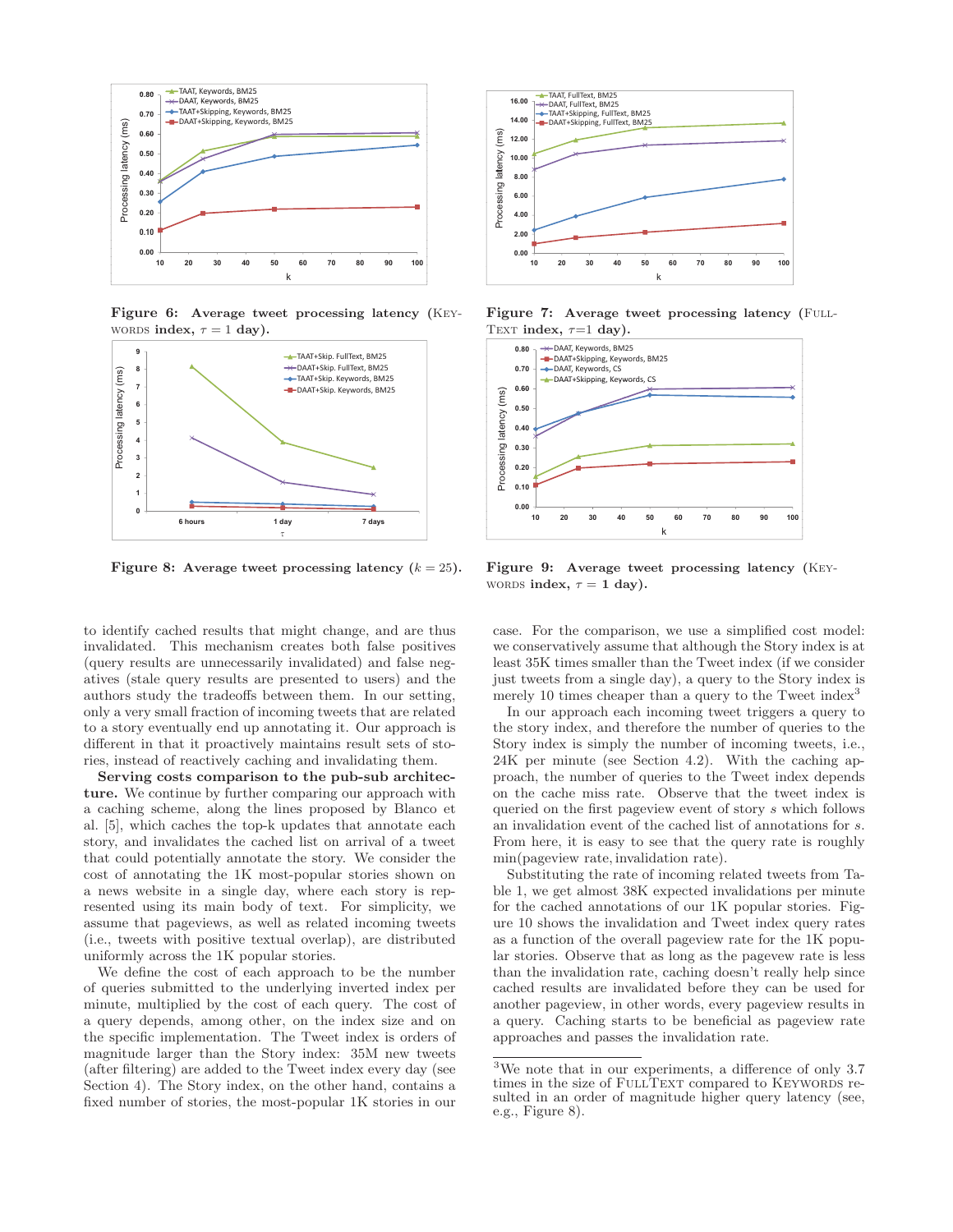

**Figure 10: The effect of pageview and invalidation rates.**

Figure 11 compares the overall cost of the caching approach and our solution. Here the cost is a product of the query rate to the Tweet and Story index respectively, and the cost factor of 1 for the Story index and 10 for the Tweet index. Expectedly, the cost of our solution does not depend on the pageview rate but only on the incoming tweet rate (24K per minute). The cost of caching is lower for low pageview rates, and higher for rates above 2, 400 (for all the 1K popular stories combined). Recall that major news websites receive orders of 100-s of millions of pageviews daily, hence 100-s of thousands pageviews per minute.



**Figure 11: Comparison of query costs.**

A cost analysis like the one shown in Figure 11 can guide the choice between our approach and caching, or, in a hybrid approach, can help select the number of most-popular stories whose annotations are maintained using pub-sub, while the annotations of tail stories are maintained using caching. Finally, we note an additional important factor that one must take into account: the cost of querying the Tweet index using the caching approach is incurred "online", during a pageview, whereas querying the Story index occurs when a new tweet arrives and has no effect on pageview latency.

## 5.2 Content based publish-subscribe

In most previous algorithms and systems for content based publish-subscribe (e.g., [1, 4, 10, 11, 12, 21]), published items trigger subscriptions when they match a subscription's predicate. In contrast, top-k pub-sub scores published items for each subscription, in our case based on the content overlap between a story and a tweet, and triggers a subscription only if it ranks among the top-k published items.

The notion of top-k publish-subscribe (more specifically, top-k/w publish-subscribe) was introduced in [20]. In top $k/w$  publish-subscribe a subscriber receives only those publications that are among the k most relevant ones published in a time window  $w$ , where  $k$  and  $w$  are constants defined per each subscription [20, 15]. In this model, the relevance of an event remains constant during the time window and once its lifetime exceeds  $w$  the event simply expires (i.e., the relevance becomes zero). The place of the expired object is then populated with the most relevant unexpired object by a re-evaluation algorithm. The sliding-window model was previously extensively studied in the context of continuous top-k queries in data streams (see [2] for a survey). Solutions in this model face the challenge of identifying and keeping track of all objects that may become sufficiently relevant at some point in the future due to expiration of older object (see, e.g., [6]), or alternatively use constrained memory and provide probabilistic guarantees [20, 15]. A recent work [16] proposed a solution for the top-k/w publish-subscribe problem based on the Threshold Algorithm (TA) [13], which is similar in spirit to our solution, but relies on keeping posting lists sorted according to the current minimum score in the top-k sets of subscriptions, which changes frequently.

We propose a different model, which is more natural for tweets (and perhaps for other published content) and does not require re-evaluation, where the published events (e.g., tweets) do not have a fixed expiration time. Instead, time is a part of the relevance score, which gradually decays with time. The decay rate is the same for all published events (objects) for a given subscription, and therefore older events retire from the top-k only when new events that score higher arrive and take their place. This makes re-evaluation unnecessary, and does not require storing previously seen events unless they are currently in the top-k. This, together with DAAT and TAAT algorithms that do not require re-sorting posting lists and thus are more efficient in our setting, makes our solution more than an order of magnitude faster in similar setting on a comparable hardware and somewhat larger dataset than [16]. Specifically, the algorithms in [16] were evaluated on shorter subscriptions of 3 to 5 random terms selected from the relatively small set of 657 unique terms, whereas the average subscription in our smallest index Keywords had 16 terms from a set of 83,109 unique terms.

Query indexing is a popular approach, especially in the context of continuous queries over event streams, where it is simply impossible to store all events. Previous works, however, focused on low-dimensional data. Earlier works employed indexing techniques that performed well with up to 10 dimensions but performed worse than a linear scan of the queries for higher number of dimensions [24], and later works, such as VA-files [24] (used e.g., in [20, 6]) were shown to perform well with up to 50 dimensions. It was also shown that latency of matching events to subscriptions in the top-k/w model increases linearly with the number of dimensions [20]. Finally, the number of supported subscriptions was mostly relatively low (up to a few thousands in [20, 6]). Our work considers highly-dimensional data, and we evaluate our approach on news articles and tweets in English (therefore the number of dimensions is in hundreds of thousands), with 100K subscriptions (news articles).

A different notion of ranked content-based pub-sub systems was introduced in [19]. This system produces a ranked list of subscriptions for a given item, whereas we produce a ranked set of published items for each subscription. In [19] subscriptions were defined using a more general query language, allowing specifying ranges over numeric attributes. To support such complex queries, custom index and algorithms were designed, unlike our approach of adapting standard inverted indexing and top-k retrieval algorithms.

An interesting related problem is providing search results retroactively for standing user interests or queries, e.g., as